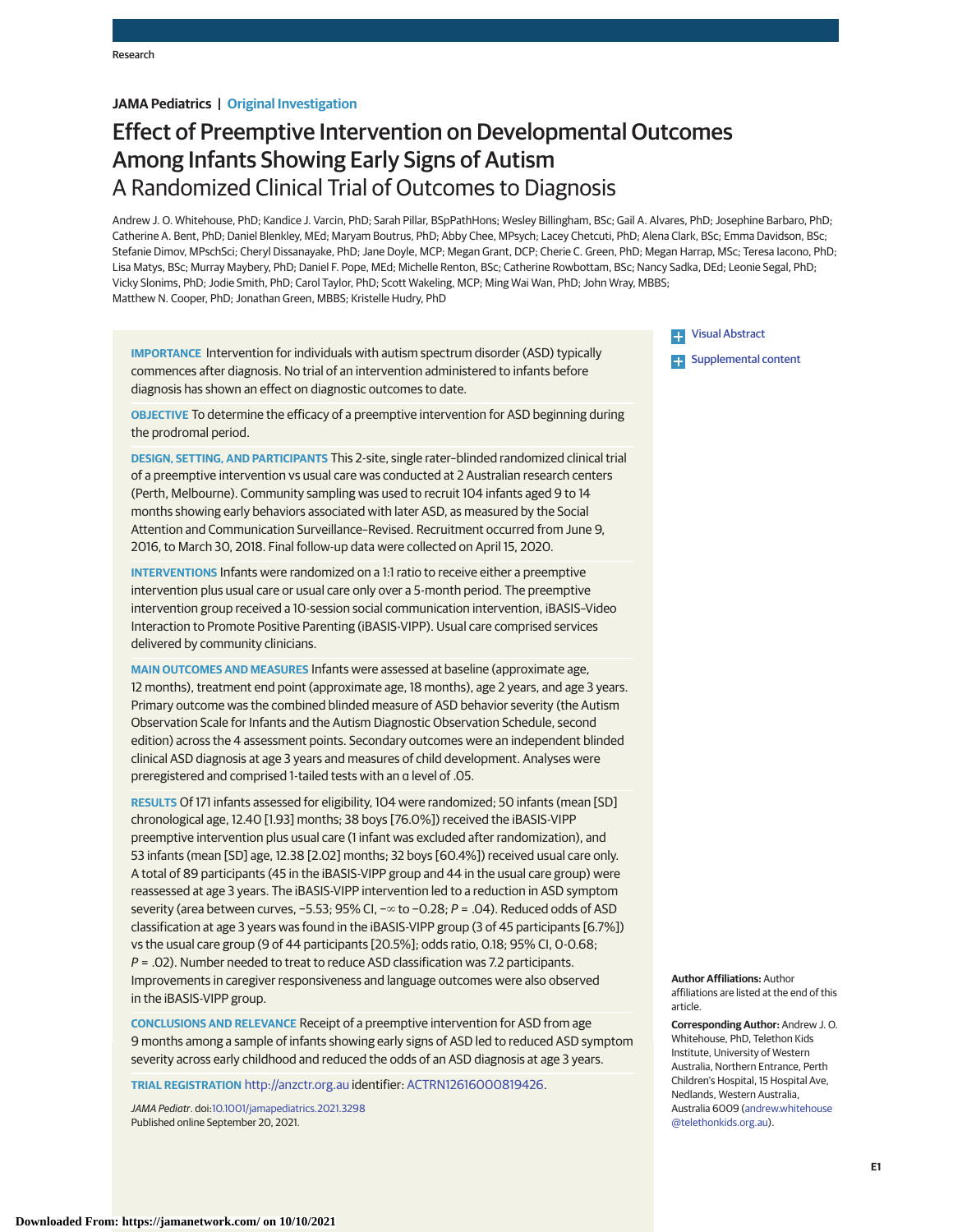utism spectrum disorder (ASD) is a neurodevelopmental disorder characterized by impairments in social interaction and communication as well as a repetitive and/or restricted range of behaviors and interests.<sup>1</sup> Autism spectrum disorder is emergent in early development but is not typically diagnosed until age  $3$  years, $2$  and current clinical guidelines<sup>3,4</sup> highlight diagnosis as a catalyst in the clinical pathway to commence therapeutic intervention. However, interventions beginning during the first 2 years of life, when the first signs of atypical development are observed and the brain is rapidly developing, may lead to an even greater impact on developmental outcomes in later childhood.<sup>5,6</sup>

Previous randomized clinical trials of preemptive interventions have not demonstrated intervention effects on ASD symptom emergence.<sup>7-13</sup> However, recent advances in developmental science have provided key insights into potential intervention mechanisms, $14-16$  particularly regarding the ways in which adapted caregiver interaction styles can modify the effect of existing infant vulnerabilities in social attention<sup>17,18</sup> on later development.<sup>19-21</sup> The iBASIS-Video Interaction to Promote Positive Parenting (iBASIS-VIPP) intervention targets these developmental processes using video feedback techniques to increase caregiver awareness of their infant's individual social communication and guide specific caregiver responses to build infant social engagement and interaction. An initial pilot study found that the iBASIS-VIPP intervention was acceptable to parents and infants.22 A randomized clinical trial of 54 infantswith an increased familial likelihood of ASD (based on having a sibling with ASD) found that receipt of the iBASIS-VIPP intervention from age 9 months led to a significant reduction in the severity of emerging ASD symptoms over the prodromal period when measured up to age 3 years.<sup>23,24</sup> However, this initial randomized clinical trial was underpowered to measure treatment effects on categorical ASD diagnosis, so the clinical significance of this finding remains uncertain.

The Australian Infant Communication and Engagement Study<sup>25</sup> provided the first well-powered test of the iBASIS-VIPP intervention among infants showing early behavioral signs of ASD. At the intervention end point (age 18months), therewas no difference between infants receiving iBASIS-VIPP vs usual care on researcher-administered measures of infant behavior. The current study is an examination of the longitudinal outcomes of the Australian cohort to 24 months after baseline (age 3 years), the time at which categorical ASD diagnosis can be examined. On the basis of theory and clear results from the previous selectively sampled clinical trial,<sup>23,24</sup> along with the absence of reported harms in that clinical trial and in previous pilot work,<sup>22</sup> our prespecified directional hypothesis was that use of the iBASIS-VIPP intervention during infancy would reduce ASD symptom severity and the odds of ASD diagnosis and improve a range of developmental outcomes.

# **Methods**

## Study Design

The study was a 2-site (based in Perth and Melbourne, Australia), single rater–blinded randomized clinical trial of an

#### **Key Points**

**Question** Does preemptive intervention compared with usual care reduce the severity of autism symptoms and the likelihood of an autism spectrum disorder (ASD) diagnosis in infants showing early signs of ASD?

**Findings** In this randomized clinical trial of 103 infants showing early behavioral signs of ASD, preemptive intervention led to a statistically significant reduction in the severity of ASD behaviors across early childhood. Infants who received the preemptive intervention had lower odds of meeting diagnostic criteria for ASD (7%) than those who received usual care (21%) at age 3 years, with a number needed to treat of 7 participants.

**Meaning** This study found that a preemptive intervention reduced ASD diagnostic behaviors when used at the time atypical development first emerges during infancy.

intervention conducted over a 5-month period with mediumterm developmental follow-up. Participants were recruited from June 9, 2016, to March 30, 2018. Assessments were conducted at baseline, 6 months after baseline (treatment end point), 12 months after baseline, and 24 months after baseline. The final 24-month postbaseline assessment was conducted on April 15, 2020. The clinical trial was approved by the human research ethics committees at Princess Margaret Hospital (Perth) and La Trobe University (Melbourne), and each family provided written informed consent. This study followed the Consolidated Standards of Reporting Trials [\(CONSORT\)](https://www.equator-network.org/reporting-guidelines/consort/) reporting guideline for randomized clinical trials. The trial protocol is available in [Supplement 1,](https://jamanetwork.com/journals/jama/fullarticle/10.1001/jamapediatrics.2021.3298?utm_campaign=articlePDF%26utm_medium=articlePDFlink%26utm_source=articlePDF%26utm_content=jamapediatrics.2021.3298) and further methodological details are provided in eMethods 3 in [Supplement 2.](https://jamanetwork.com/journals/jama/fullarticle/10.1001/jamapediatrics.2021.3298?utm_campaign=articlePDF%26utm_medium=articlePDFlink%26utm_source=articlePDF%26utm_content=jamapediatrics.2021.3298)

## **Participants**

Families were referred by community clinicians and invited to participate if (1) the infant was between age 9 months and less than 15 months (corrected for prematurity) at eligibility screening, (2) the infant displayed at least 3 of 5 specified behaviors indicating a high likelihood of ASD as defined by the Social Attention and Communication Surveillance–Revised (SACS-R) 12-month checklist, $26,27$  and (3) the primary caregiver spoke sufficient English to participate in the intervention. Families were excluded if (1) the infant had a diagnosed comorbidity known to affect neurological and developmental abilities and/or (2) the family did not intend to remain residents in the local area for the clinical trial duration.

The SACS-R is administered by clinicians to identify infants and children showing early behavioral signs of ASD.<sup>26,28,29</sup> The checklist on the 12-month version of the SACS-R includes 5 specified behaviors that are evaluated to determine whether the infant has a higher likelihood of ASD: spontaneous eye contact, protodeclarative pointing, social gestures, imitation, and response to name. A pattern of atypical behavior on at least 3 of these items suggests an increased likelihood of an ASD diagnosis in later childhood. In previous community validation studies, <sup>26,30</sup> when administered repeatedly at ages 12, 18, and 24 months, the SACS-R had excellent psychometric properties for identifying ASD (positive predictive value,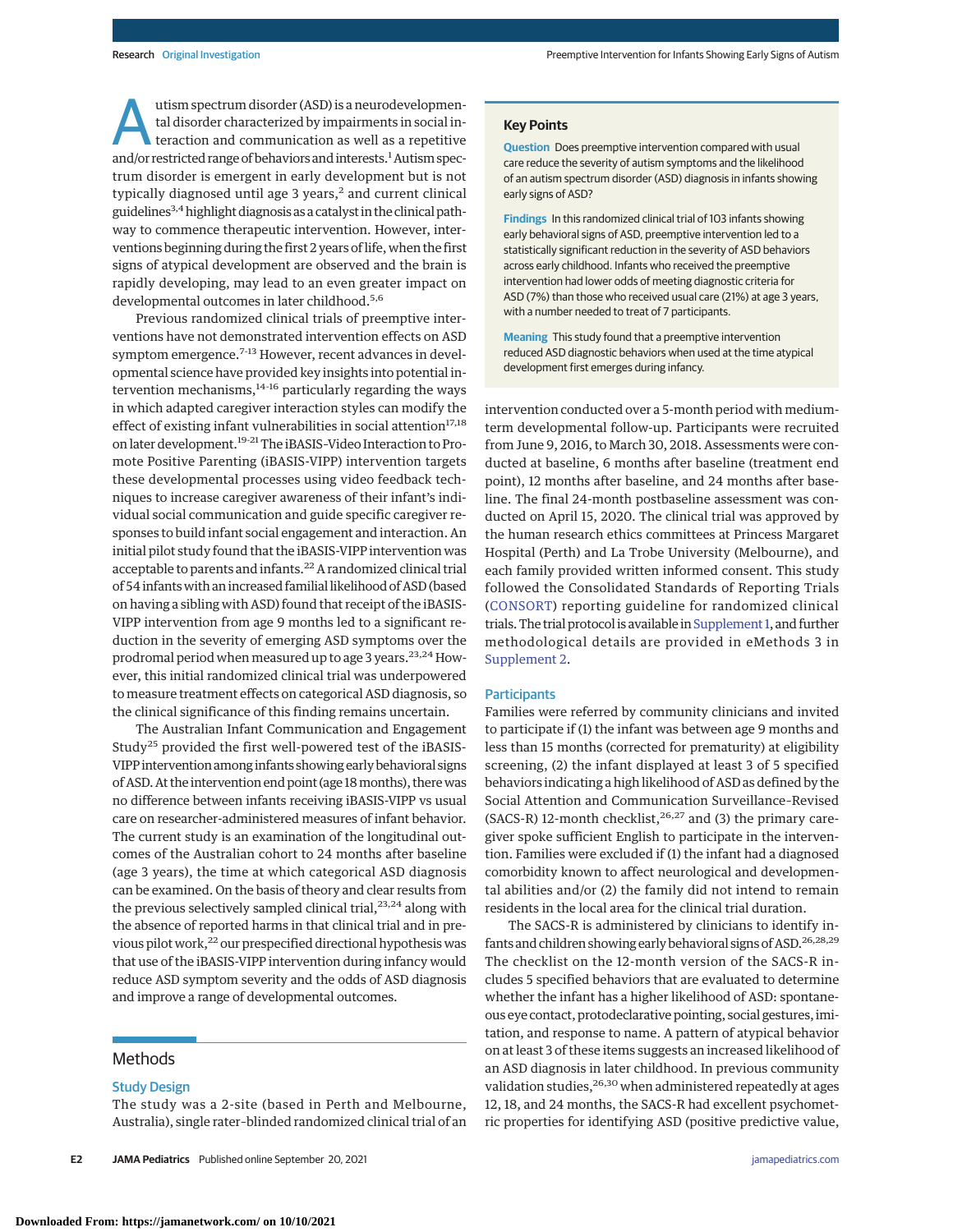82%-83%; negative predictive value, 98%-99%; sensitivity, 77%-82%; specificity, 99.0%-99.5%). The current study administered the SACS-R at a single assessment point only (between age 9 months and <15 months) as a means of identifying infants eligible for clinical trial entry.

## Randomization and Blinding

Eligible participants were randomized on a 1:1 ratio via a computer algorithm run by a clinical trial coordinator (K.V.), who communicated directly with the clinical team. Infants were randomized to receive either the iBASIS-VIPP intervention plus usual community care or usual community care only. Randomization was performed by minimization stratified by site (Perth or Melbourne), infant sex (male or female), number of behaviors indicating a higher likelihood of ASD on the SACS-R (endorsement of 3, 4, or 5 behaviors), and age range at recruitment (9-11 months or 12-14 months), with randomization determined by a biased coin with a probability of 0.7. The research staff conducting the assessments (S.P., M.B., L.C., S.D., and M.H.) were independent of the clinical teams administering the iBASIS-VIPP intervention (J.D., M.R., C.R., M.G., and S.W.); they were housed in separate buildings and unaware of the nature of the iBASIS-VIPP intervention (including hypothesized treatment mechanisms), the randomization methods, and the group allocations. Because the intervention was parent-mediated, families could not be blinded to group allocation.

## Intervention

The iBASIS-VIPP is a version of the Video Interaction for Promoting Positive Parenting program,<sup>31</sup> which was modified for the ASD prodrome.<sup>32</sup> The intervention involved 10 sessions delivered in family homes by a trained therapist (J.D., M.R., C.R., M.G., or S.W.) over a 5-month period. Caregiver-infant interactions were videotaped during each session, which provided the basis for video feedback discussion. Core aspects of the iBASIS-VIPP intervention included (1) a focus on the social-communicative aspects of each parentinfant dyad, (2) viewing of videotaped interaction excerpts that provided positive examples of infant behaviors and responsive caregiver interactions, and (3) therapist framing of observations, assistance with caregiver self-reflection, and focus on change in the caregiver's communicative responses to the infant (the intervention manual is available in eMethods 1 in [Supplement 2\)](https://jamanetwork.com/journals/jama/fullarticle/10.1001/jamapediatrics.2021.3298?utm_campaign=articlePDF%26utm_medium=articlePDFlink%26utm_source=articlePDF%26utm_content=jamapediatrics.2021.3298). Caregivers were asked to undertake daily home practice using targeted skills when interacting with their infant. Any adverse events associated with the intervention were recorded by the therapist at the end of each session based on clinical observation and solicited parent reporting. The principal investigator (A.J.O.W.) determined whether the event was causally related to the intervention (ie, an adverse effect).

Usual community care comprised services recommended by health professionals within the local community, including a range of allied health services, comprehensive autism interventions, or no services. During the 5-month treatment phase, parents in both groups completed a weekly diary in which they recorded all contact with health professionals external to the study. At the 12-month and 24-month postbaseline assess-

ments, parents were asked to record any community care their infants had received between study assessments. The assessments took place in a research setting at the Telethon Kids Institute (Perth) and La Trobe University (Melbourne).

## Primary Outcomes

The primary outcome was ASD symptom severity over time, which was assessed by 2 direct observation measures that were conceptually analogous and appropriate for different developmental stages; this approach to outcome assessment has been successfully used in previous clinical trials of ASD.<sup>24,32</sup> At the baseline and treatment end point assessments, the Autism Observation Scale for Infants (AOSI)<sup>33</sup> was used to measure early behavioral signs associated with ASD. The 19-item version of the AOSI was administered, which includes 16 scoring items (range, 0-38 points, with higher scores indicating higher ASD risk behaviors); a total score of 9 points or higher at age 12 months indicates clinical levels of developmental difference.<sup>33</sup> The Autism Diagnostic Observation Schedule, second edition (ADOS-2), $34$  was used at the 12-month and 24-month postbaseline assessments to measure ASD behaviors. The ADOS-2 toddler module was administered at the 12-month postbaseline assessment, with the total score (range, 0-28 points) as the outcome variable. At the 24 month postbaseline assessment, 1 of 2 ADOS-2 modules was administered depending on whether children had minimal language (module 1) or phrase-level language (module 2). The ADOS-2 calibrated severity score (range, 1-10 points), which was developed to facilitate comparison across different developmentally staged ADOS-2 modules,<sup>35</sup> was the outcome variable. Higher ADOS-2 total and calibrated severity scores represent greater severity of ASD symptoms. The interrater reliability of coding in the study was found to be very good for both AOSI scores (intraclass *r* = 0.83-0.88 for 20 videos) and ADOS-2 scores (intraclass  $r = 0.88 - 0.91$  for 29 videos). Further information on interrater reliability is available in eMethods 3 in [Supplement 2.](https://jamanetwork.com/journals/jama/fullarticle/10.1001/jamapediatrics.2021.3298?utm_campaign=articlePDF%26utm_medium=articlePDFlink%26utm_source=articlePDF%26utm_content=jamapediatrics.2021.3298) Assessors who conducted and coded the AOSI and ADOS-2 assessments (S.P., M.B., L.C., C.C.G., J.S., and K.H.) were blinded to group allocation.

#### Secondary Outcomes

#### Clinical ASD Diagnosis

Two independent clinicians (A.C. and L.M.) who were experienced in ASD diagnosis and blinded to group allocation reviewed all clinical information collected on infants attending the 24-month postbaseline assessments (age 3 years). Following a prespecified protocol (eMethods 4 in [Supple](https://jamanetwork.com/journals/jama/fullarticle/10.1001/jamapediatrics.2021.3298?utm_campaign=articlePDF%26utm_medium=articlePDFlink%26utm_source=articlePDF%26utm_content=jamapediatrics.2021.3298)[ment 2\)](https://jamanetwork.com/journals/jama/fullarticle/10.1001/jamapediatrics.2021.3298?utm_campaign=articlePDF%26utm_medium=articlePDFlink%26utm_source=articlePDF%26utm_content=jamapediatrics.2021.3298), the clinicians assessed participant status on each of the 7 diagnostic criteria specified for ASD in the *Diagnostic and Statistical Manual of Mental Disorders* (Fifth Edition) (*DSM-5*) 1 ; these criteria were A1 (deficits in social-emotional reciprocity), A2 (deficits in nonverbal communicative behaviors used for social interaction), A3 (deficits in developing, maintaining, and understanding relationships), B1 (stereotyped or repetitive motor movements, use of objects, or speech), B2 (insistence on sameness, inflexible adherence to routines, or ritualized behavior), B3 (highly restricted fixated interests that are abnormal in intensity or focus), and B4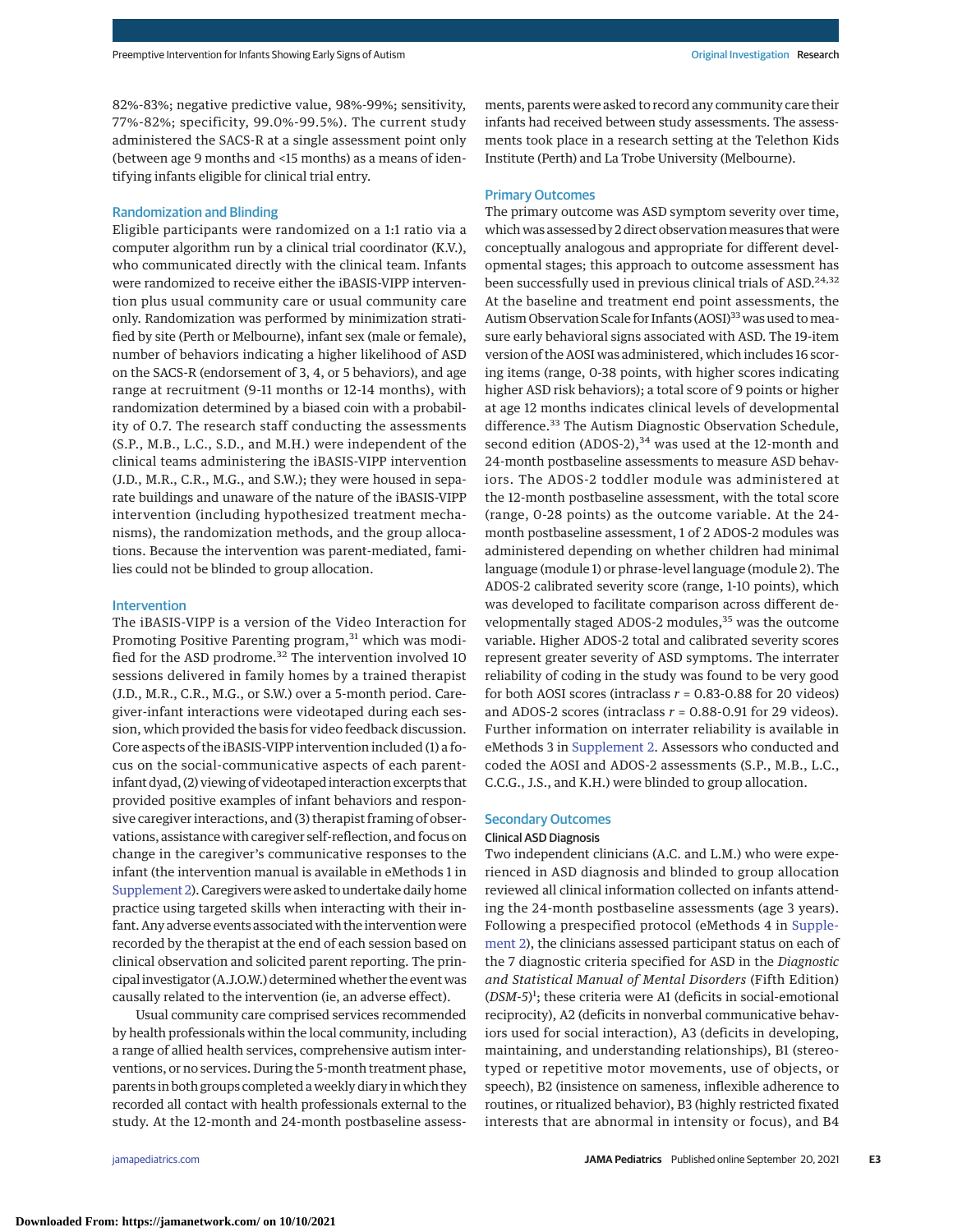(hyperreactivity or hyporeactivity sensory input or unusual sensory interests). The clinicians used these criteria to reach a consensus diagnostic outcome in the following categories: (1) ASD, indicating that a diagnosis of ASD consistent with *DSM-5* criteria could be made with high confidence; (2) possible ASD, indicating that autistic traits were present but not sufficient to provide a diagnosis of ASD with high confidence; (3) other developmental concerns, indicating that developmental concerns were present but not indicative of ASD; and (4) no developmental concerns, indicating that development was within normal limits. Following the approach used by Green et al, $^{24}$  these categories were analyzed as 3 groups: clinical ASD (representing definite ASD), atypical development (representing possible ASD or other developmental concerns), and typical development (representing no developmental concerns).

## Parent-Child Interaction

The Manchester Assessment of Caregiver-Infant Interaction  $(MACI)^{36}$  is a global rating measure of a 6-minute parent/ caregiver and infant play session, video coded based on subscales ranging from 1 to 7 points (with higher scores indicating greater quality of parent-child interactions). The prespecified subscales of interest were caregiver sensitive responsiveness, caregiver nondirectiveness, infant attentiveness, and infant positive affect. The interrater reliability of coding in the study was good to high (intraclass *r* = 0.70-0.93 for 29 videos). Further information on interrater reliability is provided in eMethods 3 in [Supplement 2.](https://jamanetwork.com/journals/jama/fullarticle/10.1001/jamapediatrics.2021.3298?utm_campaign=articlePDF%26utm_medium=articlePDFlink%26utm_source=articlePDF%26utm_content=jamapediatrics.2021.3298) All MACI recording and coding was conducted by assessors (D.B., A.C., D.F.P., and M.W.W.) who were blinded to group allocation.

#### Developmental and Parent Outcomes

Assessors (S.P., M.B., L.C., S.D., and M.H.) blinded to group allocation administered the Mullen Scales of Early Learning,<sup>37</sup> a standardized assessment of developmental abilities. The predefined subscales of interest were receptive language (score range, 0-48 points), expressive language (score range, 0-50 points), visual reception (score range, 0-50 points), and fine motor (score range, 0-49 points); for each subscale, higher scores indicated greater developmental ability. Because of floor effects at baseline,<sup>25</sup> raw scores were used. The Vineland Adaptive Behavior Scales, second edition (VABS-II)<sup>38</sup> provided a nonblinded caregiverreported measure of functional skills that are relevant for everyday living. The communication (score range, 20-160 points) and socialization (score range, 20-160 points) subscales of interest were prespecified using age-normed standard scores, with a mean (SD) of 100 (15) points; higher scores on these subscales indicated greater functional skills. The MacArthur Communicative Development Inventories<sup>39</sup> provided a nonblinded caregiver-reported measure of early vocabulary. Prespecified outcomes of interest were expressive vocabulary count (score range, 0-678 points), receptive vocabulary count (score range, 0-678 points), and total gestures count (score range, 0-63 points), with higher scores indicating increased skills. The Parenting Sense of Competence (PSOC) scale<sup>40</sup> was used to measure the caregiver's own sense of parenting efficacy across 3 subscales: satisfaction (score range, 6-36 points), efficacy (score range, 5-30 points), and interest (score range, 3-18 points), with higher scores indicating greater parental sense of competence.

# Statistical Analysis

The intention-to-treat analysis followed a statistical analysis plan [\(Supplement 1\)](https://jamanetwork.com/journals/jama/fullarticle/10.1001/jamapediatrics.2021.3298?utm_campaign=articlePDF%26utm_medium=articlePDFlink%26utm_source=articlePDF%26utm_content=jamapediatrics.2021.3298) that was prespecified in outline before the completion of treatment end point assessments, with final detail completed after the initial analysis of data from the treatment end point but before the unblinding of the 12-month and 24-month data.<sup>41</sup> All analyses were conducted by clinical trial statisticians (W.B. and M.N.C.). Considering the positive effects and absence of harm found in the initial clinical trial of the iBASIS-VIPP intervention,<sup>25</sup> analyses were prespecified within a 1-sided superiority framework (using 95% CIs and significance tests).

Using methods from previous research,  $24,32$  treatment effect estimates for continuous variables were combined across the 4 assessments using seemingly unrelated regressions,<sup>42</sup> which were estimated by maximum likelihood using the lavaan package in R software, version 4.03 (R Foundation for Statistical Computing). This approach allows participants with missing values for outcome variables and/or covariates to be included in the model. A Cohen *d* effect size was calculated for each measure using the within-group SD at each assessment. Each analysis was covaried for the relevant baseline score in addition to the specified site, participant age at assessment, number of high-likelihood SACS-R items endorsed, and group allocation. The multiple point estimates were then combined into an area between curves (ABC), reflecting the cumulative between-group difference over time, and a Wald test was used to calculate the individual effect estimates and their parameter covariance. Confidence intervals for the effect size areas were obtained via a bootstrapping with replacement procedure with 1000 resamples. Based on previous research, $^{23}$  the study was powered to detect a 0.52 SD difference (α = .05) in AOSI total score change at treatment end point (using an independentsamples *t* test). At study commencement, no within-subject correlation data were available to perform power analyses of the longitudinal ABC analysis. Assuming a correlation of less than 1, this analysis had greater power than a single time point analysis to detect the same sized effect.<sup>43</sup>

Differences between treatment groups in the attainment of each of the 7 individual *DSM-5* diagnostic criteria were first analyzed using a Fisher exact test followed by a logistic regression analysis, which allowed control for the important covariates (infant age at the 24-month postbaseline assessment [age 3 years], baseline AOSI scores, and sex) incorporated into the analyses of the other primary and secondary outcomes. Autism spectrum disorder diagnostic status was examined as a 3-level variable (ASD, atypical development, and typical development) using a Fisher exact test, and the binary outcome variable (ASD vs no ASD) was investigated using logistic regression analysis and covariates. Only participants who attended the 24-month postbaseline assessment at age 3 years were included in these analyses.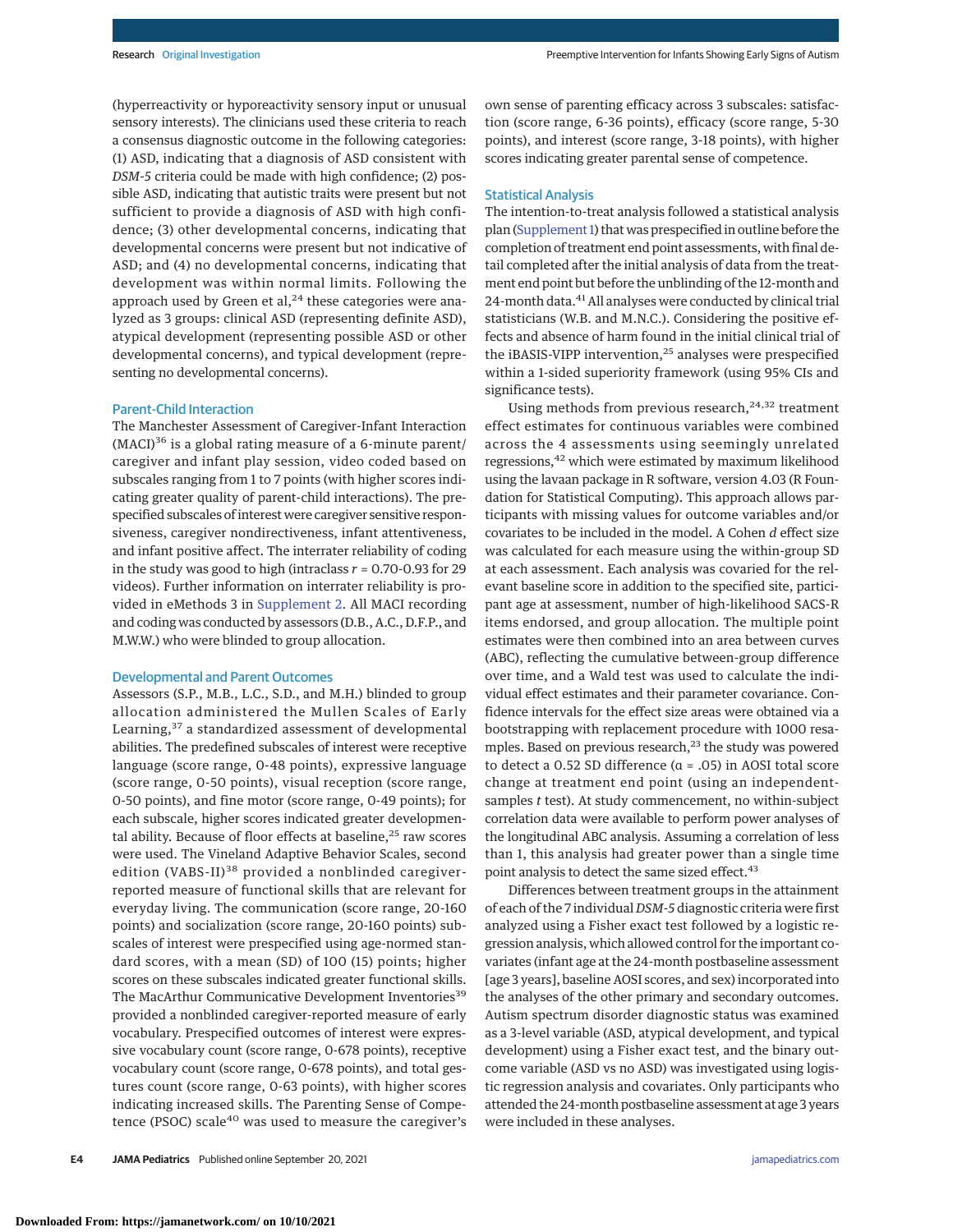



Participants were aged 9 to 15 months during randomization (baseline), 15 to 21 months at the treatment end point (6 months after baseline), 21 to 27 months at the first follow-up assessment (12 months after baseline), and 33 to 39 months at the second follow-up assessment (24 months after baseline). iBASIS-VIPP indicates iBASIS–Video Interaction to Promote Positive Parenting.

#### Table 1. Participant Characteristics at Baseline

# A total of 171 infants and their families were assessed for eligibility. Of those, 104 families (66 from Perth and 38 from Melbourne) were enrolled and randomized; 50 infants received the iBASIS-VIPP intervention plus usual care (1 infantwas excluded after randomization because the family did not meet the English language requirement<sup>22</sup>), and 53 infants received usual care only (Figure 1). In total, 5 participants in the iBASIS-VIPP group and 8 participants in the usual care group were unavailable for follow-up. After the treatment end point assessment, 1 participant in the usual care group received a genetic diagnosis (Rett syndrome) that met study exclusion criteria; this participant did not participate in further study assessments. The total sample at the final assessment comprised 89 participants (45 in the iBASIS-VIPP group and 44 in the usual care group) who were included in the intention-to-treat analysis.

# Participant Characteristics and Intervention Dosage/Adherence

Infants in the iBASIS-VIPP and usual care groups had similar characteristics at baseline (mean [SD] chronological age, 12.40 [1.93] months vs 12.38 [2.02] months, respectively; 38 of 50 boys [76.0%] vs 32 of 53 boys [60.4%]) (Table 1). In total, 59 of 103 infants (57.3%) had an AOSI score of 9 points or higher at baseline.<sup>25</sup> Chronological ages at assessment points were similar across the iBASIS and usual care groups (eg, at treat-

**Results** 

|                                                                         | No./total No. (%)              |                                 |
|-------------------------------------------------------------------------|--------------------------------|---------------------------------|
| Characteristic                                                          | Usual care group<br>$(n = 53)$ | iBASIS-VIPP group<br>$(n = 50)$ |
| <b>Families</b>                                                         |                                |                                 |
| Annual household<br>income ≥\$50 000                                    | 44/50 (88.0)                   | 40/42 (95.2)                    |
| Mother completed<br>university degree                                   | 29/53 (54.7)                   | 33/50 (66.0)                    |
| Infant living with both<br>biological parents                           | 52/53 (98.1)                   | 49/50 (98.0)                    |
| <b>Infants</b>                                                          |                                |                                 |
| Sex                                                                     |                                |                                 |
| Female                                                                  | 21/53 (39.6)                   | 12/50 (24.0)                    |
| Male                                                                    | 32/53 (60.4)                   | 38/50 (76.0)                    |
| Older sibling with ASD                                                  | 10/53 (18.9)                   | 10/50 (20.0)                    |
| Chronological age,<br>mean (SD), mo                                     | 12.38 (2.02)                   | 12.40 (1.93)                    |
| Adjusted age,<br>mean (SD), mo                                          | 12.31 (2.00)                   | 12.12 (1.98)                    |
| Abbreviations: ASD, autism spectrum disorder; iBASIS-VIPP, iBASIS-Video |                                |                                 |

Interaction to Promote Positive Parenting.

ment end point: mean [SD] age, 18.54 [2.12] months vs 18.60 [2.12] months; at 24 months after baseline: mean [SD] age, 36.64 [1.96] months vs 36.54 [2.14] months, respectively) (Table 2; eTable 4 and eTable 5 in [Supplement 2\)](https://jamanetwork.com/journals/jama/fullarticle/10.1001/jamapediatrics.2021.3298?utm_campaign=articlePDF%26utm_medium=articlePDFlink%26utm_source=articlePDF%26utm_content=jamapediatrics.2021.3298).

Therapist fidelity to the manual was evaluated based on 40 videotaped sessions that were randomly selected to balance time point and therapist, and fidelity was found to be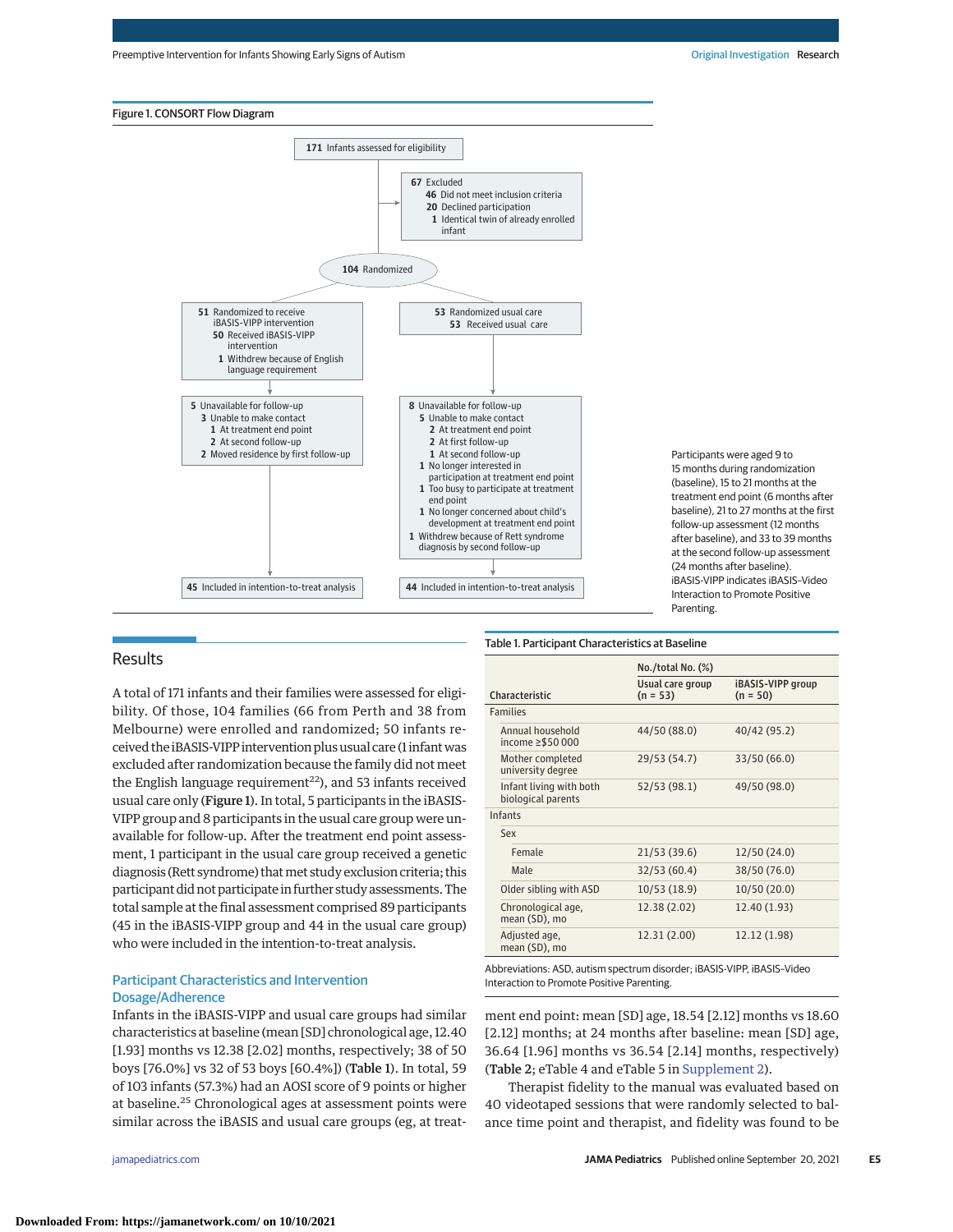| Table 2. Assessment Data by Intervention Group     |                     |                             |                      |                      |                        |                              |                      |                      |
|----------------------------------------------------|---------------------|-----------------------------|----------------------|----------------------|------------------------|------------------------------|----------------------|----------------------|
|                                                    | Usual care group (n | 53)<br>$\sf H$              |                      |                      | iBASIS-VIPP group (n = | 50)                          |                      |                      |
| Measure                                            | <b>Baseline</b>     | end point<br>Treatment      | 12 mo After baseline | 24 mo After baseline | <b>Baseline</b>        | Treatment end point          | 12 mo After baseline | 24 mo After baseline |
| Chronological age of participants, mo <sup>a</sup> |                     |                             |                      |                      |                        |                              |                      |                      |
| Participants available, No.                        | 53                  | 48                          | 46                   | 44                   | 50                     | $^{49}$                      | 46                   | 45                   |
| Mean (SD)                                          | 12.38 (2.02)        | $\widehat{z}$<br>18.60 (2.1 | 24.66 (2.17)         | 36.54 (2.14)         | 12.40 (1.93)           | 18.54 (2.12)                 | 24.84 (2.17)         | 36.64 (1.96)         |
| AOSI scoreb                                        |                     |                             |                      |                      |                        |                              |                      |                      |
| Participants available, No.                        | 53                  | 46                          | $\leq$               | $\leq$               | 51                     | 48                           | $\leq$               | $\lessgtr$           |
| Mean (SD)                                          | 9.26(4.52)          | 9.52 (5.05                  | $\leq$               | $\leq$               | 9.75 (3.86)            | 9.12(4.33)                   | $\leq$               | $\leq$               |
| ADOS-2 score                                       |                     |                             |                      |                      |                        |                              |                      |                      |
| Participants available, No.                        | $\lessgtr$          |                             | 45                   | 44                   | $\lessgtr$             | $\stackrel{\triangle}{\geq}$ | 47                   | 45                   |
| Mean (SD)                                          | $\leq$              | $\leq \leq$                 | $11.02(6.36)^b$      | 5.68 (2.77)          | $\leq$                 | $\leq$                       | $9.40(5.99)^c$       | 5.24(2.28)°          |
| MACI subscale score <sup>e</sup>                   |                     |                             |                      |                      |                        |                              |                      |                      |
| Caregiver nondirectiveness                         |                     |                             |                      |                      |                        |                              |                      |                      |
| Participants available, No.                        | 53                  | 47                          | 42                   | 40                   | 51                     | 49                           | 45                   | 43                   |
| Mean (SD)                                          | 4.09 (1.51)         | 4.68 (1.42                  | 4.60 (1.50)          | 4.55 (1.43)          | 4.22 (1.64)            | 4.84 (1.20)                  | 4.89 (1.47)          | 4.91 (1.38)          |
| Caregiver sensitive responding                     |                     |                             |                      |                      |                        |                              |                      |                      |
| Participants available, No.                        | 53                  | 47                          | 42                   | 40                   | 51                     | 49                           | 45                   | 43                   |
| Mean (SD)                                          | 4.28 (1.43)         | 4.81 (1.06)                 | 4.45 (1.23)          | 4.62 (1.17)          | 4.25 (1.49)            | 5.04(0.91)                   | 4.76 (1.28)          | 4.79 (1.46)          |
| Infant attentiveness                               |                     |                             |                      |                      |                        |                              |                      |                      |
| Participants available, No.                        | 53                  | 47                          | $\overline{4}$       | $\overline{40}$      | 53                     | 47                           | 42                   | $\overline{40}$      |
| Mean (SD)                                          | 4.04 (1.36)         | 4.70 (1.06)                 | 4.19 (1.25)          | 5.15 (1.10)          | 3.84(1.21)             | 4.43(1.15)                   | 4.60 (1.14)          | 5.02 (1.16)          |
| Infant positive affect                             |                     |                             |                      |                      |                        |                              |                      |                      |
| Participants available, No.                        | 53                  | 47                          | 42                   | 40                   | 53                     | 47                           | 42                   | 40                   |
| Mean (SD)                                          | 3.51 (1.72)         | 4.40 (1.33                  | 3.21 (1.91)          | 4.28 (1.96)          | 3.31(1.5)              | 3.69(1.54)                   | 3.18 (2.01)          | 4.02 (1.96)          |
| MSEL subscale raw score                            |                     |                             |                      |                      |                        |                              |                      |                      |
| Expressive language                                |                     |                             |                      |                      |                        |                              |                      |                      |
| Participants available, No.                        | 53                  | 48                          | 45                   | 43                   | 51                     | 49                           | 47                   | 45                   |
| Mean (SD)                                          | 9.55(2.52)          | 14.96 (3.56)                | 19.60 (5.39)         | 29.42 (7.27)         | 9.88 (2.33)            | 15.35 (3.40)                 | 21.11 (5.60)         | 30.96 (7.46)         |
| Receptive language                                 |                     |                             |                      |                      |                        |                              |                      |                      |
| Participants available, No.                        | 53                  | 48                          | 45                   | 43                   | 51                     | 49                           | 47                   | 45                   |
| Mean (SD)                                          | 11.00 (2.88)        | ெ<br>15.38 (4.4             | 21.96 (5.70)         | 29.63 (7.55)         | 10.82 (2.85)           | 16.73 (5.34)                 | 22.30 (6.20)         | 31.31 (6.27)         |
| Visual reception                                   |                     |                             |                      |                      |                        |                              |                      |                      |
| Participants available, No.                        | 52                  | 47                          | 45                   | 4 <sup>3</sup>       | 50                     | 49                           | 47                   | 45                   |
| Mean (SD)                                          | 15.27 (2.78)        | 6<br>20.32 (3.3             | 24.67 (5.53)         | 34.35 (7.88)         | 15.48 (3.10)           | 20.96 (3.05)                 | 26.15 (4.76)         | 35.78 (6.78)         |
| Fine motor                                         |                     |                             |                      |                      |                        |                              |                      |                      |
| Participants available, No.                        | 53                  | 48                          | 45                   | 43                   | 51                     | $^{49}$                      | $\overline{4}$       | 45                   |
| Mean (SD)                                          | 14.25 (2.83)        | 18.94 (2.63)                | 22.44 (4.22)         | 29.53 (4.59)         | 14.63 (3.06)           | 19.73 (2.21)                 | 23.74 (3.08)         | 30.58 (3.99)         |
| VABS-II subscale standard score <sup>9</sup>       |                     |                             |                      |                      |                        |                              |                      |                      |
| Communication                                      |                     |                             |                      |                      |                        |                              |                      |                      |
| Participants available, No.                        | 44                  | 42                          | 35                   | 40                   | 50                     | 46                           | 42                   | $\overline{4}$       |
| Mean (SD)                                          | 80.05 (14.11)       | 12)<br>87.36 (16            | 92.29 (16.16)        | 93.30 (19.61)        | 77.10 (15.82)          | 90.35 (15.07)                | 93.67 (14.95)        | 94.73 (13.88)        |
|                                                    |                     |                             |                      |                      |                        |                              |                      | (continued)          |

**E6 JAMA Pediatrics** Published online September 20, 2021 **(Reprinted)** in the printed of the separate of the separate of the separate of the separate of the separate of the separate of the separate of the separate of the

**Downloaded From: https://jamanetwork.com/ on 10/10/2021**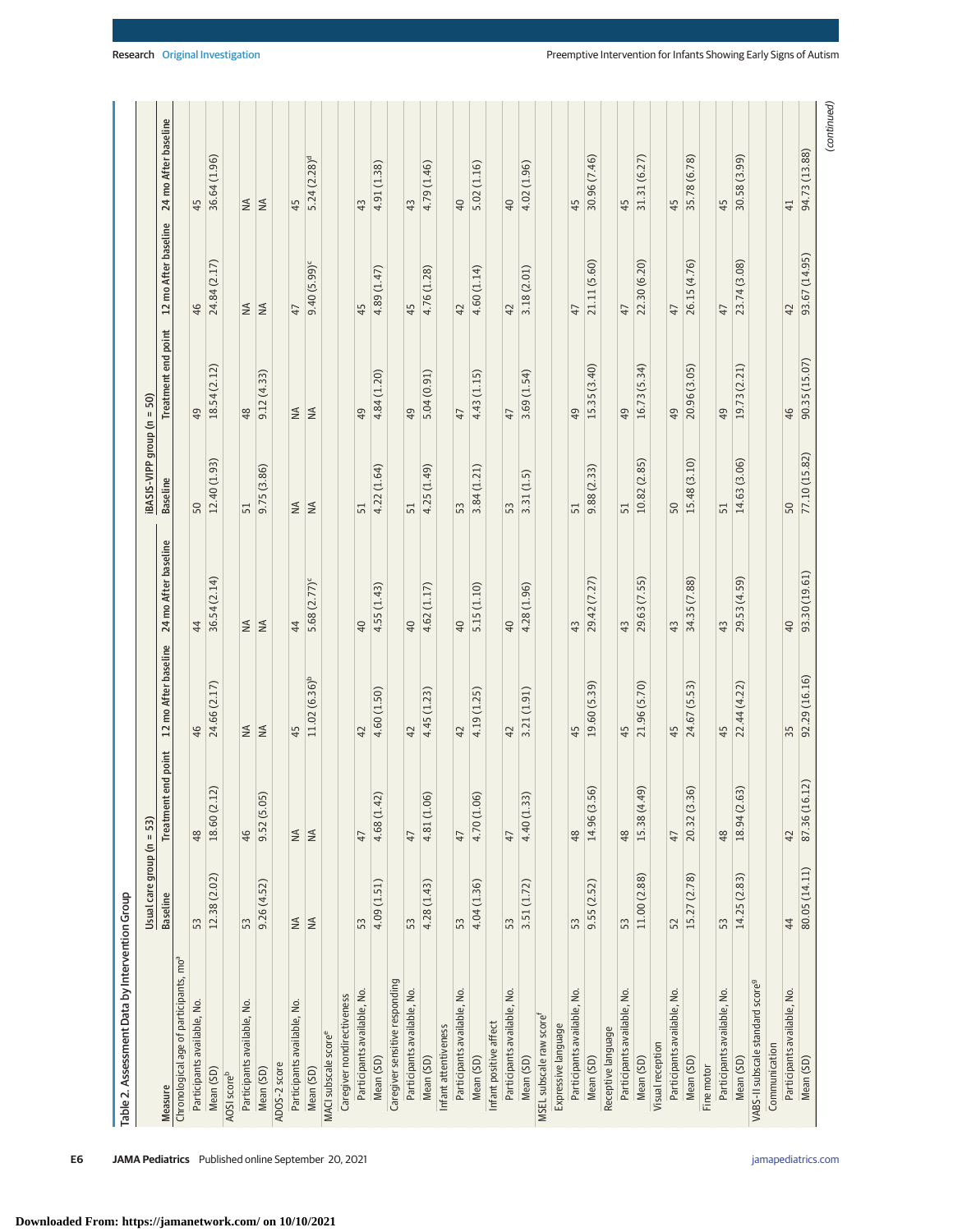|                                                                                                                                                                                                                                                                                                                                                                                                                                                      | Usual care group ( $n = 53$ ) |                     |                                         |                                  | iBASIS-VIPP group (n = 50) |                                                                                                                                                                                                                                                                                                     |                      |                                                                                                                       |
|------------------------------------------------------------------------------------------------------------------------------------------------------------------------------------------------------------------------------------------------------------------------------------------------------------------------------------------------------------------------------------------------------------------------------------------------------|-------------------------------|---------------------|-----------------------------------------|----------------------------------|----------------------------|-----------------------------------------------------------------------------------------------------------------------------------------------------------------------------------------------------------------------------------------------------------------------------------------------------|----------------------|-----------------------------------------------------------------------------------------------------------------------|
| Measure                                                                                                                                                                                                                                                                                                                                                                                                                                              | <b>Baseline</b>               | Treatment end point | 12 mo After baseline                    | 24 mo After baseline             | <b>Baseline</b>            | Treatment end point                                                                                                                                                                                                                                                                                 | 12 mo After baseline | 24 mo After baseline                                                                                                  |
| Socialization                                                                                                                                                                                                                                                                                                                                                                                                                                        |                               |                     |                                         |                                  |                            |                                                                                                                                                                                                                                                                                                     |                      |                                                                                                                       |
| Participants available, No.                                                                                                                                                                                                                                                                                                                                                                                                                          | 44                            | 39                  | 36                                      | 38                               | 48                         | 46                                                                                                                                                                                                                                                                                                  | 42                   | 43                                                                                                                    |
| Mean (SD)                                                                                                                                                                                                                                                                                                                                                                                                                                            | 91.20 (11.96)                 | 12.27<br>92.87(     | 92.81 (15.48)                           | 94.61 (18.56)                    | 85.60 (11.58)              | 93.15 (12.24)                                                                                                                                                                                                                                                                                       | 92.67 (13.74)        | 95.93 (16.32)                                                                                                         |
| MCDI subscale score <sup>h</sup>                                                                                                                                                                                                                                                                                                                                                                                                                     |                               |                     |                                         |                                  |                            |                                                                                                                                                                                                                                                                                                     |                      |                                                                                                                       |
| Total expressive vocabulary                                                                                                                                                                                                                                                                                                                                                                                                                          |                               |                     |                                         |                                  |                            |                                                                                                                                                                                                                                                                                                     |                      |                                                                                                                       |
| Participants available, No.                                                                                                                                                                                                                                                                                                                                                                                                                          | 38                            | $\overline{41}$     | 57                                      | 38                               | 40                         | 45                                                                                                                                                                                                                                                                                                  | 43                   | 41                                                                                                                    |
| Mean (SD)                                                                                                                                                                                                                                                                                                                                                                                                                                            | 1.29 (2.15)                   | 17.44 (28.01)       | 96.84 (101.03)                          | 414.53 (202.40)                  | 1.73 (2.53)                | 27.82 (43.51)                                                                                                                                                                                                                                                                                       | 129.65 (135.58)      | 442.71 (189.03)                                                                                                       |
| Total receptive vocabulary                                                                                                                                                                                                                                                                                                                                                                                                                           |                               |                     |                                         |                                  |                            |                                                                                                                                                                                                                                                                                                     |                      |                                                                                                                       |
| Participants available, No.                                                                                                                                                                                                                                                                                                                                                                                                                          | 38                            | 41                  | 37                                      | 38                               | 40                         | 45                                                                                                                                                                                                                                                                                                  | 43                   | 41                                                                                                                    |
| Mean (SD)                                                                                                                                                                                                                                                                                                                                                                                                                                            | 26.24 (30.74)                 | 53.73)<br>95.51     | 244.05 (140.24)                         | 502.45 (163.48)                  | 33.85 (34.28)              | 127.62 (84.06)                                                                                                                                                                                                                                                                                      | 279.86 (164.50)      | 521.39 (162.45)                                                                                                       |
| <b>Total gestures</b>                                                                                                                                                                                                                                                                                                                                                                                                                                |                               |                     |                                         |                                  |                            |                                                                                                                                                                                                                                                                                                     |                      |                                                                                                                       |
| Participants available, No.                                                                                                                                                                                                                                                                                                                                                                                                                          | 40                            | 43                  | 57                                      | 39                               | $\overline{4}$             | 46                                                                                                                                                                                                                                                                                                  | 39                   | $\overline{4}$                                                                                                        |
| Mean (SD)                                                                                                                                                                                                                                                                                                                                                                                                                                            | 10.93 (6.00)                  | 27.60 (9.03)        | 38.49 (15.08)                           | 49.56 (13.85)                    | 11.06 (5.79)               | 30.93 (10.88)                                                                                                                                                                                                                                                                                       | 41.64 (12.18)        | 51.80 (9.12)                                                                                                          |
| PSOC subscale score                                                                                                                                                                                                                                                                                                                                                                                                                                  |                               |                     |                                         |                                  |                            |                                                                                                                                                                                                                                                                                                     |                      |                                                                                                                       |
| Efficacy                                                                                                                                                                                                                                                                                                                                                                                                                                             |                               |                     |                                         |                                  |                            |                                                                                                                                                                                                                                                                                                     |                      |                                                                                                                       |
| Participants available, No.                                                                                                                                                                                                                                                                                                                                                                                                                          | 40                            | $\overline{40}$     | $\overline{40}$                         | 40                               | 50                         | 47                                                                                                                                                                                                                                                                                                  | 44                   | 42                                                                                                                    |
| Mean (SD)                                                                                                                                                                                                                                                                                                                                                                                                                                            | 21.48 (4.13)                  | 22.23 (3.91)        | 22.17 (4.18)                            | 22.23 (3.91)                     | 20.40 (4.01)               | 21.43 (3.77)                                                                                                                                                                                                                                                                                        | 21.50 (4.15)         | 21.57 (4.34)                                                                                                          |
| Interest                                                                                                                                                                                                                                                                                                                                                                                                                                             |                               |                     |                                         |                                  |                            |                                                                                                                                                                                                                                                                                                     |                      |                                                                                                                       |
| Participants available, No.                                                                                                                                                                                                                                                                                                                                                                                                                          | 44                            | 42                  | 35                                      | 40                               | 50                         | 47                                                                                                                                                                                                                                                                                                  | 44                   | 42                                                                                                                    |
| Mean (SD)                                                                                                                                                                                                                                                                                                                                                                                                                                            | 14.89 (2.43)                  | 15.31 (2.57)        | 15.17 (2.54)                            | 14.78 (2.42)                     | 15.28 (2.54)               | 15.15 (2.46)                                                                                                                                                                                                                                                                                        | 15.66 (2.11)         | 14.73 (3.14)                                                                                                          |
| Satisfaction                                                                                                                                                                                                                                                                                                                                                                                                                                         |                               |                     |                                         |                                  |                            |                                                                                                                                                                                                                                                                                                     |                      |                                                                                                                       |
| Participants available, No.                                                                                                                                                                                                                                                                                                                                                                                                                          | 44                            | 42                  | 55                                      | 40                               | 50                         | 47                                                                                                                                                                                                                                                                                                  | 44                   | 42                                                                                                                    |
| Mean (SD)                                                                                                                                                                                                                                                                                                                                                                                                                                            | 23.18 (5.54)                  | 22.27 (6.73)        | 22.60 (5.55)                            | 22.38 (5.68)                     | 23.52 (4.89)               | 23.66 (4.33)                                                                                                                                                                                                                                                                                        | 22.89 (4.69)         | 21.64 (5.37)                                                                                                          |
| Abbreviations: ADOS-2, Autism Diagnostic Observation Schedule, second edition; AOSI, Autism Observation Scale<br>for Infants; iBASIS-VIPP; iBASIS-Video Interaction to Promote Positive Parenting; MACI, Manchester Assessment<br>Development Inventories; NA, not applicable; PSOC, Parenting Sense of Competence scale; VABS-II, Vineland<br>of Caregiver-Infant Interaction; MSEL, Mullen Scales of Early Learning; MCDI, MacArthur Communicative |                               |                     |                                         |                                  |                            | expressive language skills; receptive language, O-48 points, with higher scores indicating receptive language<br>f MSEL subscale raw score ranges: expressive language, 0-50 points, with higher scores indicating greater<br>0-49 points, with higher scores indicating greater fine motor skills. |                      | skills; visual reception, 0-50 points, with higher scores indicating greater visual reception skills; and fine motor, |
| Adaptive Behavior Scales, second edition.                                                                                                                                                                                                                                                                                                                                                                                                            |                               |                     |                                         |                                  |                            | VABS-II subscale standard score ranges: communication, 20-160 points, with higher scores indicating greater                                                                                                                                                                                         |                      |                                                                                                                       |
| <sup>a</sup> Corrected for prematurity at eligibility screening.                                                                                                                                                                                                                                                                                                                                                                                     |                               |                     |                                         | functional socialization skills. |                            | functional communication skills; and socialization, 20-160 points, with higher scores indicating greater                                                                                                                                                                                            |                      |                                                                                                                       |
| ≥9 points at age 12 months indicates clinical levels of developmental difference.<br><sup>b</sup> AOSI scores range from 0-38 points, with higher scores indicating high                                                                                                                                                                                                                                                                             |                               |                     | er ASD risk behaviors; a total score of |                                  |                            | hMCDI subscale score ranges: total expressive vocabulary, 0-678 points, with higher scores indicating greater                                                                                                                                                                                       |                      |                                                                                                                       |
| "ADOS-2 toddler module total score (range, 0-28 points, with higher sco<br>ASD symptoms).                                                                                                                                                                                                                                                                                                                                                            |                               |                     | pres indicating greater severity of     |                                  |                            | vocabulary; and total gestures, O-63 points, with higher scores indicating greater total gestures.                                                                                                                                                                                                  |                      | expressive vocabulary; total receptive vocabulary, 0-678 points, with higher scores indicating greater receptive      |
| <sup>d</sup> ADOS-2 calibrated severity score (range, 1-10 points, with higher scores indicating greater severity of                                                                                                                                                                                                                                                                                                                                 |                               |                     |                                         |                                  |                            | PSOC subscale score ranges: efficacy, 5-30 points, with higher scores indicating greater parental sense of                                                                                                                                                                                          |                      |                                                                                                                       |

ASD symptoms).

ASD symptoms).

interactions.

interactions.

e All MACI subscale scores range from 1-7 points, with higher scores indicating greater quality of parent-child All MACI subscale scores range from 1-7 points, with higher scores indicating greater quality of parent-child

 $\left| \begin{array}{c} \circ \\ \circ \end{array} \right|$ 

' PSOC subscale score ranges: efficacy, 5-30 points, with higher scores indicating greater parental sense of<br>competence: interest, 3-18 points, with higher scores indicating greater parental sense of competence; and<br>satisf PSOC subscale score ranges: efficacy, 5-30 points, with higher scores indicating greater parental sense of competence; interest, 3-18 points, with higher scores indicating greater parental sense of competence; and satisfaction, 6-36 points, with higher scores indicating greater parental sense of competence.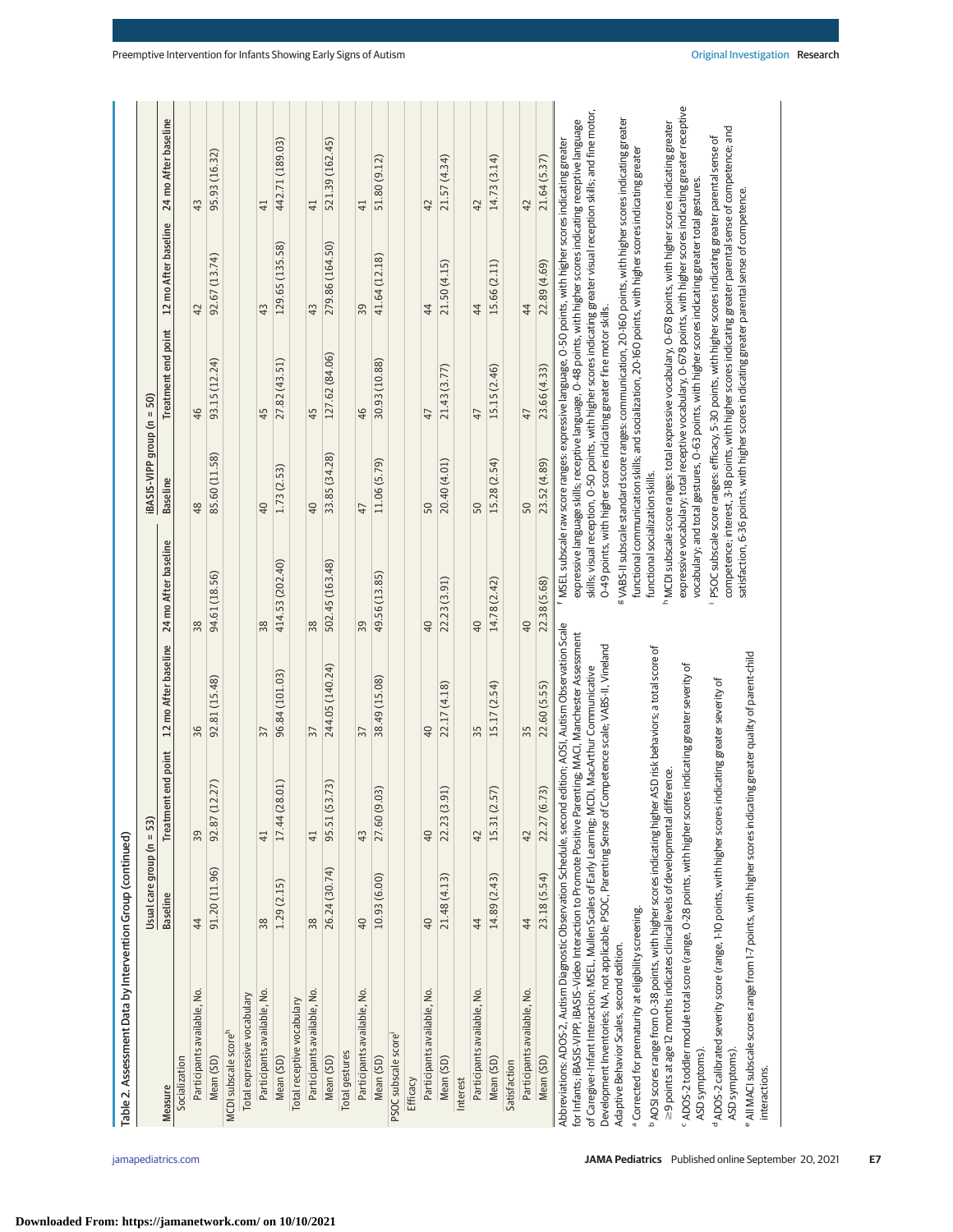Figure 2. Treatment Effect Over Time for the Primary Outcome of Autism Symptom Severity



Effect size estimate with 1-tailed 95% CIs (represented by whiskers). Autism symptom severity was measured by the Autism Observation Scale for Infants and the Autism Diagnostic Observation Schedule–Second Edition. An area between curves (shaded area) below the null indicates a greater reduction in autism symptoms in the iBASIS-VIPP group vs the usual care group. The mean age of participants at assessment points was 12 months (baseline), 18 months (6 months after baseline), 24 months (12 months after baseline), and 36 months (24 months after baseline). iBASIS-VIPP indicates iBASIS–Video Interaction to Promote Positive Parenting.

high.<sup>25</sup> Further information on the fidelity monitoring process is provided in eMethods 2 and eMethods 3 in [Supple](https://jamanetwork.com/journals/jama/fullarticle/10.1001/jamapediatrics.2021.3298?utm_campaign=articlePDF%26utm_medium=articlePDFlink%26utm_source=articlePDF%26utm_content=jamapediatrics.2021.3298)[ment 2.](https://jamanetwork.com/journals/jama/fullarticle/10.1001/jamapediatrics.2021.3298?utm_campaign=articlePDF%26utm_medium=articlePDFlink%26utm_source=articlePDF%26utm_content=jamapediatrics.2021.3298) Participant adherence to the iBASIS-VIPP intervention was high,<sup>25</sup> and no adverse effects from the intervention were identified. The usual care group received a variety of interventions during the treatment period, ranging from a 1-time parent information seminar to intensive ASD intervention. Community therapy was received by a greater proportion of infants in the usual care group than the iBASIS-VIPP group during the treatment period (27 of 46 infants [58.7%] vs 17 of 49 infants [34.7%], respectively), $^{25}$  between the treatment end point and the 12-month postbaseline assessment (29 of 42 infants [69.0%] vs 21 of 46 infants [45.7%]), and between the 12-month and 24-month postbaseline assessments (26 of 43 infants [60.4%] vs 19 of 45 infants [42.2%]) (eTable 1 in [Supplement 2\)](https://jamanetwork.com/journals/jama/fullarticle/10.1001/jamapediatrics.2021.3298?utm_campaign=articlePDF%26utm_medium=articlePDFlink%26utm_source=articlePDF%26utm_content=jamapediatrics.2021.3298).

## ASD Symptom Severity (Primary Outcome)

There was a growing treatment effect (reduced ASD symptom severity) favoring the iBASIS-VIPP group from treatment end point to the 12-month postbaseline assessment, which was largely maintained at the 24-month postbaseline assessment (Figure 2). The combined treatment effect estimate across time points was statistically significant (ABC, −5.53; 95% CI, −∞ to  $-0.28; P = .04$ ).

#### ASD Diagnostic Criteria

Independent clinicians who were blinded to group allocation classified 12 participants in the clinical ASD group, 64 participants in the atypical development group, and 13 participants in the typical development group. The ASD diagnostic criteria profiles for these groups are provided in eTable 2 in [Supplement 2.](https://jamanetwork.com/journals/jama/fullarticle/10.1001/jamapediatrics.2021.3298?utm_campaign=articlePDF%26utm_medium=articlePDFlink%26utm_source=articlePDF%26utm_content=jamapediatrics.2021.3298)

Between-group comparisons using a Fisher exact test found that the iBASIS-VIPP group had lower odds of meeting 1 *DSM-5* criterion than the usual care group (B4 [unusual sensory interests]: odds ratio [OR], 0.21; 95% CI, 0-0.94; *P* = .04) among the 7 criteria for ASD (Table 3). A logistic regression analysis incorporating covariates identified reduced odds of meeting *DSM-5* criteria A1 among the iBASIS-VIPP group (deficits in social-emotional reciprocity: OR, 0.35; 95% CI, 0-0.82; *P* = .02), B1 (stereotyped or repetitive movements: OR, 0.29; 95% CI, 0-0.73; *P* = .02), and B4 (unusual sensory interests: OR, 0.13; 95% CI, 0-0.53; *P* = .02) (Table 3).

No difference between groups was found in the 3-level diagnostic classification (ASD, atypical development, and typical development) using the Fisher exact test (Table 3). However, logistic regression analysis of the binary clinical diagnosis outcome (ASD vs no ASD) incorporating covariates identified reduced odds of ASD classification in the iBASIS-VIPP group (3 of 45 participants [6.7%]) compared with the usual care group (9 of 44 participants [20.5%]; OR, 0.18; 95% CI, 0-0.68; *P* = .02) (Table 3; eFigure 1 in [Supplement 2\)](https://jamanetwork.com/journals/jama/fullarticle/10.1001/jamapediatrics.2021.3298?utm_campaign=articlePDF%26utm_medium=articlePDFlink%26utm_source=articlePDF%26utm_content=jamapediatrics.2021.3298). The number needed to treat to reduce an ASD classification was 7.2 participants. The characteristics of children who met the criteria for ASD at age 3 years are available in eTable 3 in [Supplement 2.](https://jamanetwork.com/journals/jama/fullarticle/10.1001/jamapediatrics.2021.3298?utm_campaign=articlePDF%26utm_medium=articlePDFlink%26utm_source=articlePDF%26utm_content=jamapediatrics.2021.3298)

#### Developmental and Parental Outcomes

With regard to parent-child interaction, the initial effect of the iBASIS-VIPP intervention on increasing scores on the MACI caregiver sensitive responsiveness subscale began to attenuate at the 24-month postbaseline assessment. The combined treatment effect was statistically significant (ABC, 5.02; 95% CI, 0.02 to  $\infty$ ). There was no treatment effect on the MACI subscales of caregiver nondirectiveness (ABC, 3.59; 95% CI, −1.80 to ∞), infant attentiveness (ABC, 2.09; 95% CI, −3.35 to ∞), and infant positive affect (ABC, −2.86; 95% CI, −8.30 to ∞). Table 2 presents longitudinal data for secondary outcomes, and eFigure 2 in [Supplement 2](https://jamanetwork.com/journals/jama/fullarticle/10.1001/jamapediatrics.2021.3298?utm_campaign=articlePDF%26utm_medium=articlePDFlink%26utm_source=articlePDF%26utm_content=jamapediatrics.2021.3298) shows ABC results.

A consistent pattern of point estimates in favor of the iBA-SIS-VIPP group on Mullen Scales of Early Learning subscales was observed, but the combined effect estimates were nonsignificant for the receptive language (ABC, 4.00; 95% CI, −1.01 to ∞), expressive language (ABC, 1.55; 95% CI, −3.31 to ∞), visual reception (ABC, 3.20; 95% CI, −1.94 to ∞), and fine motor (ABC, 3.75; 95% CI, −0.89 to ∞) subscales. A similar pattern favoring the iBASIS-VIPP group (but with CIs crossing the null) was observed for VABS-II measures of functional communication (ABC, 6.21; 95% CI, –0.09 to ∞) and functional socialization (ABC, 6.26; 95% CI, −0.20 to ∞) skills. The iBASIS-VIPP group had greater improvement on the nonblinded caregiver-reported MacArthur Communicative Development Inventories subscales measuring expressive vocabulary (ABC, 8.21; 95% CI, 2.15 to ¤), receptive vocabulary (ABC, 8.10; 95% CI, 1.60 to  $\infty$ ), and gestures (ABC, 6.56; 95% CI, 1.17 to  $\infty$ ). There was no effect of treatment group on the efficacy (ABC, −1.62; 95% CI, −6.83 to ∞), interest (ABC, 0.18; 95% CI, −5.17 to ∞), and satisfaction (ABC, 0.53; 95% CI, −4.81 to ∞) subscales of the PSOC.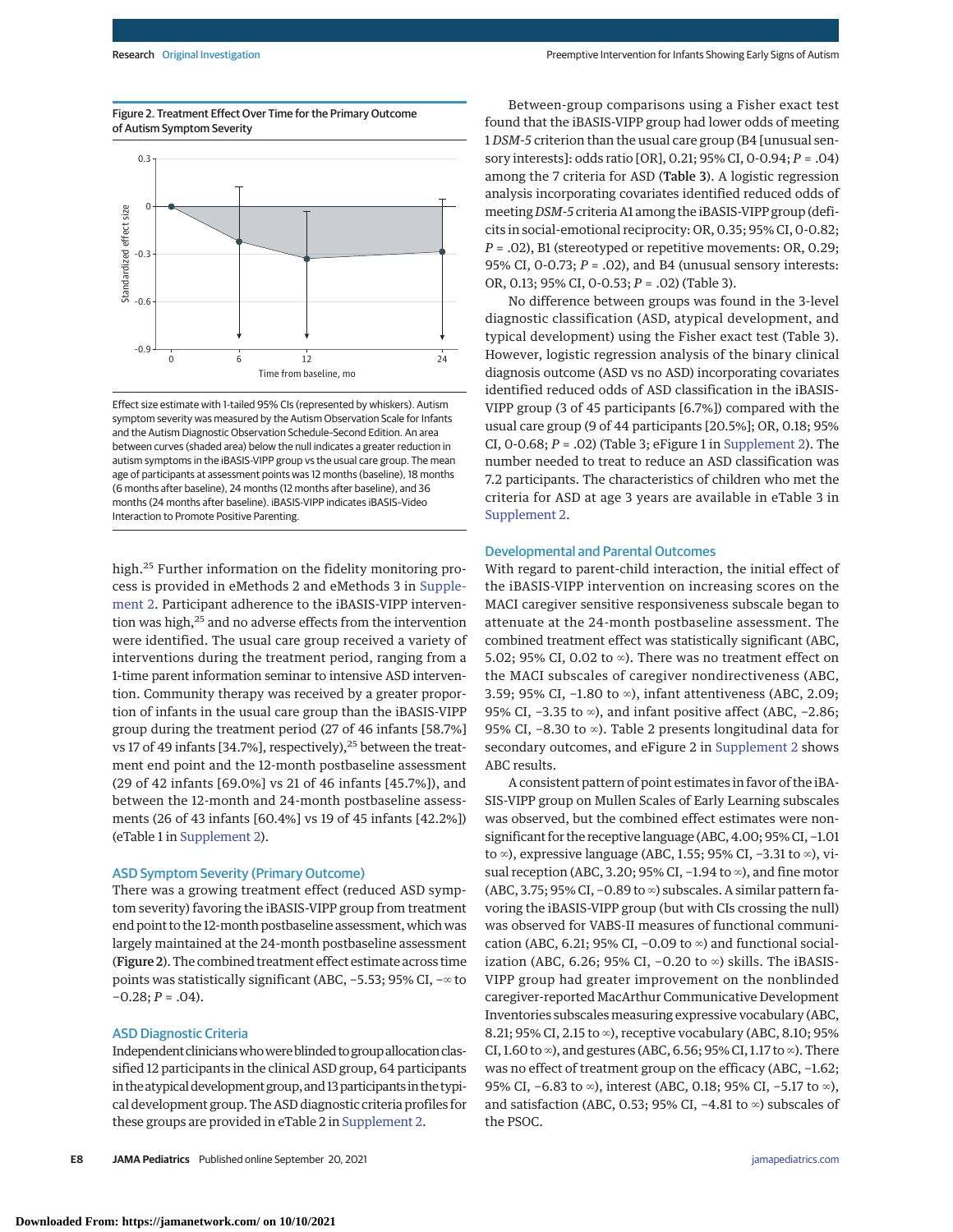Table 3. Comparison Between Treatment Groups on Each DSM-5 Criterion for Autism Spectrum Disorder and Clinical Assessment of Overall Diagnostic Status

Variable No. (%) Fisher exact test Binary logistic regression analysis<sup>®</sup> iBASIS-VIPP group  $(n = 45)$ Usual care group  $(n = 44)$ Odds ratio (95% CI) P value Odds ratio (95% CI) P value DSM-5 criterion A1: deficits in social-emotional reciprocity 9 (20.0) 16 (36.4) 0.44 (0-1.08) .07 0.35 (0-0.82) .02 A2: deficits in nonverbal communicative behaviors used for social interaction 13 (28.9) 17 (38.6) 0.65 (0-1.49) .23 0.47 (0-1.08) .07 A3: deficits in developing, maintaining, and understanding relationships 13 (28.9) 16 (36.4) 0.71 (0-1.65) .30 0.60 (0-1.31) .14 B1: stereotyped or repetitive motor movements, use of objects, or speech 7 (15.6) 14 (31.8) 0.40 (0-1.04) .06 0.29 (0-0.73) .02 B2: insistence on sameness, inflexible adherence to routines, or ritualized behavior 2 (4.4) 2 (4.5) 0.98 (0-9.40) .49 1.03 (0-6.21) .51 B3: highly restricted fixated interests that are abnormal in intensity or focus 3 (6.7) 2 (4.5) 1.49 (0-12.57) .67 1.16 (0-6.50) .56 B4: hyperreactivity or hyporeactivity sensory input or unusual sensory interests 2 (4.4) 8 (18.2) 0.21 (0-0.94) .04 0.13 (0-0.53) .02 Diagnosis  $\text{ASD}$  3 (6.7) 9 (20.5) NA .07 0.18 (0-0.68)<sup>b</sup> .02 Atypical development and the control of the 37 (82.2) 27 (61.4) NA NA NA NA NA NA Typical development and the set of the set of the set of the set of the S(11.1) and S(18.2) NA NA NA NA NA

Abbreviations: ASD, autism spectrum disorder; DSM-5, Diagnostic and Statistical Manual of Mental Disorders (Fifth Edition); iBASIS-VIPP, iBASIS–Video Interaction to Promote Positive Parenting; NA, not applicable.

Autism Observation Scale for Infants, and infant sex.

a The binary logistic regression analysis incorporated the following covariates: infant age at the 24-month postbaseline assessment, baseline score on the

<sup>b</sup> The binary logistic regression analysis comparing ASD vs no ASD incorporated the following covariates: infant age at the 24-month postbaseline assessment, baseline score on the Autism Observation Scale for Infants, and infant sex.

# **Discussion**

In this randomized clinical trial, a preemptive intervention for infants showing early behavioral signs of ASD led to a significant reduction in the severity of ASD behaviors when summed over the 2 years between baseline and the study end point at age 3 years. These effects were small in extent, and their clinical significance is uncertain. However, intervention effects were observed across longitudinal points and on related behavioral outcomes, such as parent-reported language development (as measured by the MacArthur Communicative Development Inventories). Although modest in size, this consistent pattern of intervention effects observed across developmental domains likely contributed to the best-estimate clinical judgments of diagnosis and the reduced odds of the iBASIS-VIPP groupmeeting *DSM-5* diagnostic criteria for ASD at age 3 years.

To our knowledge, this randomized clinical trial is the first to demonstrate that a preemptive intervention for infants showing early signs of ASD led to a small but enduring reduction in ASD symptom severity and reduced odds of ASD diagnosis in early childhood. Recent theoretical accounts<sup>14-16</sup> of the developmental emergence of ASD make a distinction between early life perturbations in the functioning of brain systems and neurocognitive mechanisms that can moderate the consequences of these perturbations for later phenotypic outcomes. Early disruptions can be amplified over time by their interaction with neurocognitive mechanisms to channel developmental trajectories into certain behavioral phenotypes, such as ASD. Of importance to intervention development, it is hypothesized that neurocognitive mechanisms, such as social attention and engagement, can also act as resilience factors by creating more adaptive learning experiences for the child, with potential downstream effects on behavioral development.<sup>14,15</sup> The observed increase in caregiver sensitive responding during infant interactions (as measured by the MACI sensitive responding subscale), coupled with the decrease in ASD symptom severity, is consistent with results from the previous clinical trial of iBASIS-VIPP<sup>24</sup> and findings from a clinical trial of an intervention among older children with ASD,<sup>32</sup> providing additional clinical research evidence to support these theoretical accounts of ASD.

#### Strengths and Limitations

This study has several strengths. The findings from the clinical trial are strengthened by a moderate sample size that generated adequate statistical power, high participant retention across 4 assessment points spanning 2 years, vigilant blinding of the assessors who conducted assessments and coded videos, and a prespecified analysis plan. It is also important to highlight certain aspects of the statistical analysis plan. Given the favorable findings from the previous study of the iBASIS-VIPP intervention $^{24}$  and the directional hypotheses, the statistical analysis plan prespecified 1-tailed tests with an α level of .05 to reduce the possibility of type II errors.<sup>44</sup> Furthermore, because we prespecified individual outcome measures for conceptually different domains (rather than multiple measures of the same domain), the analysis plan did not incorporate corrections for multiple comparisons. We note that the between-group comparison for the primary outcome would have been lower than conventional statistical significance thresholds for 2-tailed testing, although the diagnosis classification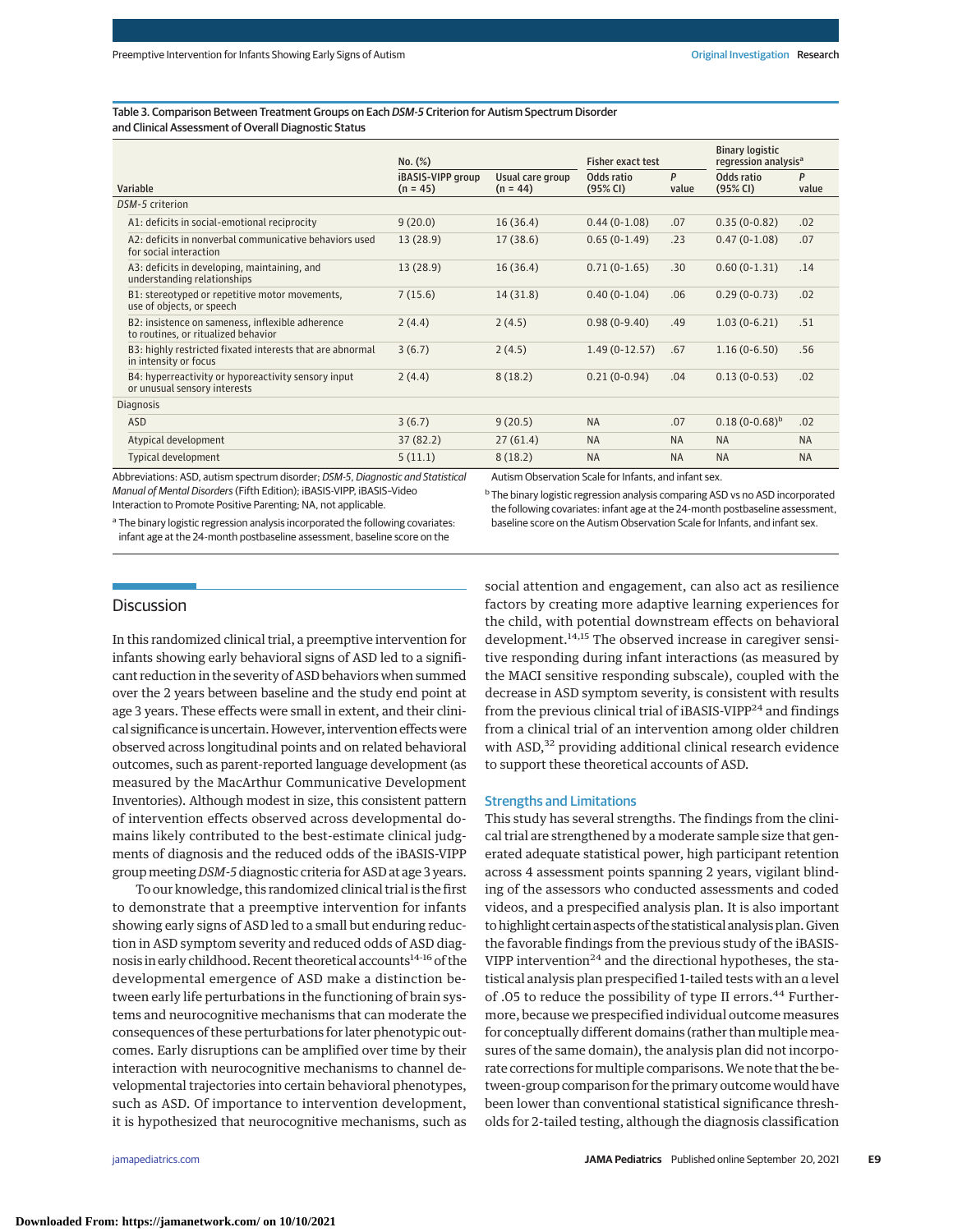outcome would have remained significant (Table 3). However, we also note that the treatment effects observed across a broad range of child outcome measures consistently favored the iBASIS-VIPP group in direction and extent and were consistent with the findings of the previous clinical trial of this intervention.<sup>24</sup> This observation provides confidence in the robust pattern of effects and suggests that the use of prespecified 1-tailed tests did not risk type I error in our reporting.

This study also has limitations. Blinded diagnostic judgments were conducted at the predefined point of age 3 years. Although ASD diagnostic classification at age 3 years is known to be relatively stable across childhood,<sup>45</sup> it is possible that a small proportion of children may change diagnostic categories if reassessed at later times. Follow-up of these children in later childhood, when the behaviors for ASD and other neurodevelopmental conditions may be more apparent and distinguishable, <sup>46</sup> will be important to determining the longer-

## **ARTICLE INFORMATION**

**Accepted for Publication:** July 7, 2021. **Published Online:** September 20, 2021. doi[:10.1001/jamapediatrics.2021.3298](https://jamanetwork.com/journals/jama/fullarticle/10.1001/jamapediatrics.2021.3298?utm_campaign=articlePDF%26utm_medium=articlePDFlink%26utm_source=articlePDF%26utm_content=jamapediatrics.2021.3298)

**Open Access:** This is an open access article distributed under the terms of the [CC-BY License.](https://jamanetwork.com/pages/cc-by-license-permissions?utm_campaign=articlePDF%26utm_medium=articlePDFlink%26utm_source=articlePDF%26utm_content=jamapediatrics.2021.3298) © 2021 Whitehouse AJO et al.JAMA Pediatrics.

**Author Affiliations:** CliniKids, Telethon Kids Institute, Nedlands, Western Australia, Australia (Whitehouse, Varcin, Pillar, Billingham, Alvares, Boutrus, Chee, Clark, Harrap, Matys, Renton, Cooper); University of Western Australia, Crawley, Western Australia, Australia (Whitehouse); Cooperative Research Centre for Living with Autism, Long Pocket, Indooroopilly, Queensland, Australia (Whitehouse, Barbaro, Boutrus, Chetcuti, Dissanayake, Hudry); School of Allied Health Sciences, Griffith University, Gold Coast, Queensland, Australia (Varcin); Olga Tennison Autism Research Centre, School of Psychology and Public Health, La Trobe University, Bundoora, Victoria, Australia (Barbaro, Dissanayake, Sadka); Department of Psychology and Counselling, School of Psychology and Public Health, La Trobe University, Bundoora, Victoria, Australia (Bent, Chetcuti, Dimov, Grant, C. C. Green, Smith, Wakeling, Hudry); Perinatal Mental Health and Parenting Research Unit, Division of Psychology and Mental Health, School of Health Sciences, University of Manchester, Manchester, United Kingdom (Blenkley, Pope, Wan); School of Psychological Science, University of Western Australia, Crawley, Western Australia, Australia (Boutrus, Maybery); Child and Adolescent Health Service, Child Development Service, West Perth, Western Australia, Australia (Davidson, Doyle, Renton, Rowbottam, Wray); Living with Disability Research Centre, College of Science, Health, and Engineering, Victoria, Australia (Iacono); Australian Centre for Precision Health, Allied Health and Human Movement, University of South Australia, South Australian Health and Medical Research Institute, North Terrace, Adelaide, South Australia, Australia (Segal); Children's Neurosciences, Evelina London Children's Hospital/Institute of Psychiatry, Psychology and Neuroscience, Kings College London, London, United Kingdom (Slonims); Division of Neuroscience and Experimental Psychology, School of Biological Sciences,

University of Manchester, Manchester, United Kingdom (Taylor, J. Green); Manchester Academic Health Science Centre, Manchester University NHS Foundation Trust, Greater Manchester Mental Health NHS Trust, Manchester, United Kingdom (J. Green).

**Author Contributions:** Dr Whitehouse had full access to all of the data in the study and takes responsibility for the integrity of the data and the accuracy of the data analysis. Concept and design: Whitehouse, Varcin, Barbaro, Dissanayake, Doyle, Iacono, Segal, Slonims, Taylor, Wan, Wray, Cooper, J. Green, Hudry. Acquisition, analysis, or interpretation of data: Whitehouse, Varcin, Pillar, Billingham, Alvares, Barbaro, Bent, Blenkley, Boutrus, Chee, Chetcuti, Clark, Davidson, Dimov, Dissanayake, Grant, C. C. Green, Harrap, Matys, Maybery, Pope, Renton, Rowbottam, Sadka, Segal, Slonims, Smith, Taylor, Wakeling, Wan, Cooper, J. Green, Hudry. Drafting of the manuscript: Whitehouse, Varcin, Pillar, Barbaro, Dissanayake, Iacono, Taylor, Wan, Cooper, J. Green.

Critical revision of the manuscript for important intellectual content: Whitehouse, Varcin, Pillar, Billingham, Alvares, Barbaro, Bent, Blenkley, Boutrus, Chee, Chetcuti, Clark, Davidson, Dimov, Dissanayake, Doyle, Grant, C. C. Green, Harrap, Matys, Maybery, Pope, Renton, Rowbottam, Sadka, Segal, Slonims, Smith, Taylor, Wakeling, Wan, Wray, Cooper, J. Green, Hudry.

Statistical analysis: Billingham, Cooper. Obtained funding: Whitehouse, Barbaro, Dissanayake, Iacono, Maybery, Segal, Wray, J. Green, Hudry.

Administrative, technical, or material support: Whitehouse, Rowbottam, Sadka, Wakeling, Wray, Hudry.

Supervision: Whitehouse, Doyle, Maybery, Slonims, Taylor, Wray, Hudry.

**Conflict of Interest Disclosures:** Dr Barbaro reported developing the Social Attention and Communication Surveillance–Revised outside the submitted work. Dr Blenkley reported receiving personal fees from the University of Manchester during the conduct of the study. Dr Chee reported receiving personal fees from the Child Development Service outside the submitted work. Dr Slonims reported providing input into the development of

term clinical significance of the intervention effects observed in the current study.

# **Conclusions**

In this randomized clinical trial, the combination of a significant treatment effect with maintenance up to 18 months after intervention provides initial evidence of efficacy for a new clinical model that uses a specific developmentally focused intervention among infants at higher likelihood of developing ASD. The relatively low therapeutic intensity and the absence of adverse effects are important for its wider adoption by the service system. A costeffectiveness analysis of the entire treatment pathway (incorporating screening and service delivery) and modeling of longer-term childhood and adulthood outcomes is an important next step to determine the feasibility and value of this clinical model.

> the iBASIS–Video Interaction to Promote Positive Parenting (iBASIS-VIPP) intervention. Dr Taylor reported providing input into the development of the iBASIS-VIPP intervention and manual outside the submitted work. Dr Wan reported providing input into the development of the iBASIS-VIPP intervention and manual outside the submitted work. Dr J. Green reported owning a patent for the iBASIS-VIPP intervention, being the initiator and codeveloper of the original iBASIS-VIPP manual, receiving personal fees for his role as codirector of IMPACT, and serving as a senior investigator for the United Kingdom National Institute for Health Research outside the submitted work. No other disclosures were reported.

**Funding/Support:** This study was sponsored by the Telethon Kids Institute and supported by grants 1077966 and 1173896 from the National Health and Medical Research Council (Dr Whitehouse) and funding from the Angela Wright Bennett Foundation (Dr Whitehouse), the Telethon-Perth Children's Hospital Research Fund (Drs Whitehouse, Wray, J. Green, and Segal), the La Trobe University Understanding Disease Research Focus Area (Drs Hudry, Dissanayake, Barbaro, Iacono, Slonims, J. Green, and Whitehouse), and the Cooperative Research Centre for Living with Autism (Autism CRC) established and supported by the Australian government's Cooperative Research Centre Program (Drs Hudry, Whitehouse, Barbaro, Iacono, Dissanayake, and Maybery).

**Role of the Funder/Sponsor:** The funding organizations had no role in the design and conduct of the study; collection, management, analysis, and interpretation of the data; preparation, review, or approval of the manuscript; and decision to submit the manuscript for publication.

#### **Data Sharing Statement:** See [Supplement 3.](https://jamanetwork.com/journals/jama/fullarticle/10.1001/jamapediatrics.2021.3298?utm_campaign=articlePDF%26utm_medium=articlePDFlink%26utm_source=articlePDF%26utm_content=jamapediatrics.2021.3298)

**Additional Contributions:** We are indebted to the infants and families for their time commitment to taking part in this study.

#### **REFERENCES**

**1**. American Psychiatric Association. Diagnostic and Statistical Manual of Mental Disorders. 5th ed. American Psychiatric Association; 2013.

**2**. van 't Hof M, Tisseur C, van Berckelear-Onnes I, et al. Age at autism spectrum disorder diagnosis: